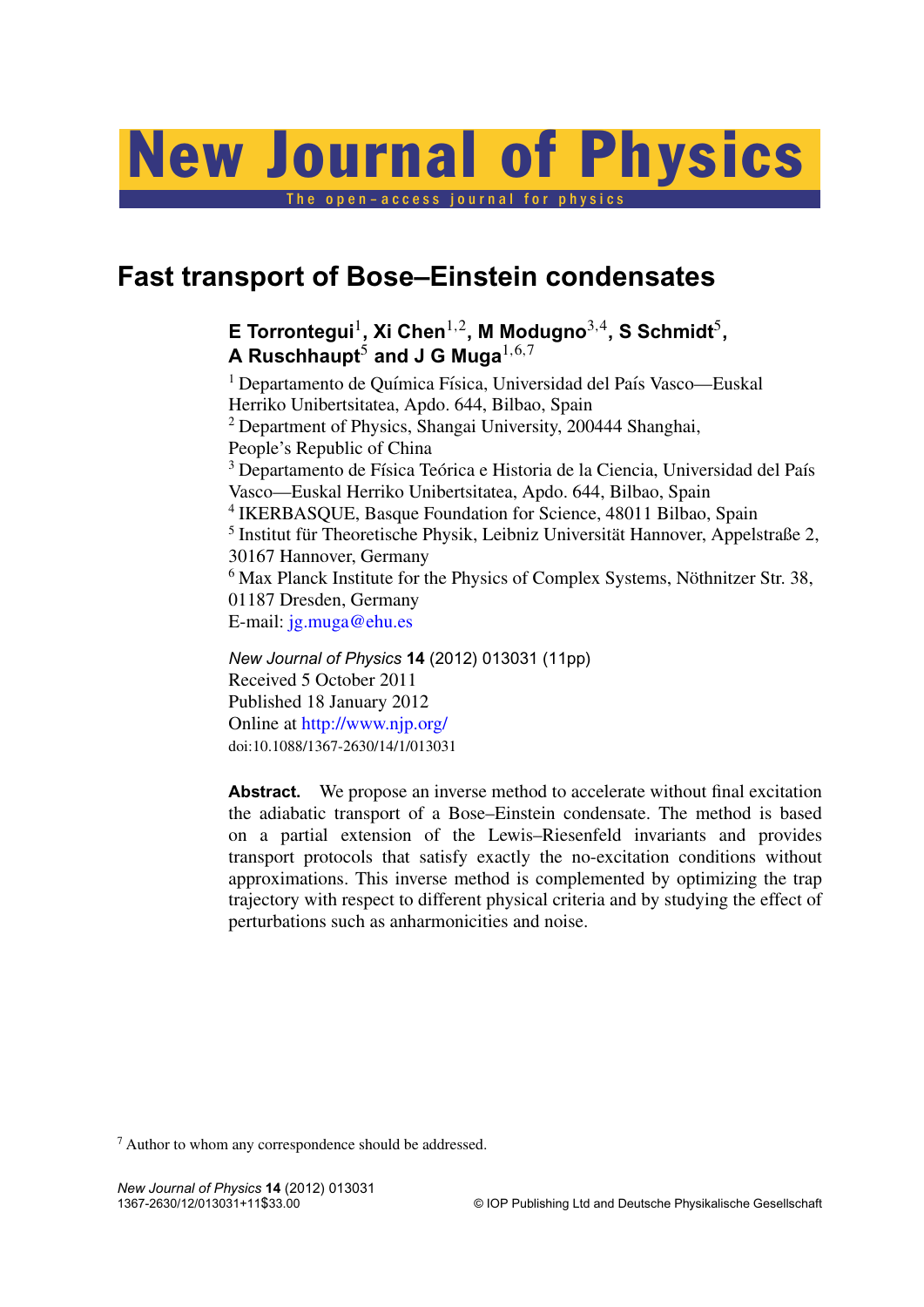**IOP** Institute of Physics **ODEUTSCHE PHYSIKALISCHE GESELLSCHAFT** 

## **Contents**

| 1. Introduction                                | 2                       |
|------------------------------------------------|-------------------------|
| 2. General theory                              | 3                       |
| 3. Transport processes                         | $\overline{\mathbf{4}}$ |
| 3.1. Inverse engineering of harmonic transport | $\overline{4}$          |
|                                                | 6                       |
| 4. Optimal control theory                      | 6                       |
| <b>5.</b> Effect of perturbations              | 8                       |
| <b>6. Discussion</b>                           | 10                      |
| <b>Acknowledgments</b>                         | 11                      |
| <b>References</b>                              | 11                      |

# **1. Introduction**

A major goal of atomic physics is the comprehensive control of the atomic quantum state for fundamental research and applications in interferometry, metrology or information processing. The ability to manipulate Bose–Einstein condensates (BECs) may be particularly rewarding due, for example, to their potential use in interferometric sensors, but it is also challenging, as their low temperatures make them more fragile than ordinary cold atoms. A basic operation is the transport of the condensate to appropriate locations such as a 'science chamber', or to launch or stop the atomic cloud. This transport has been performed with several techniques based on adiabatic, slow motion to avoid excitations and losses [\[1–4\]](#page-10-0). Long transport times, however, may be counterproductive since the condensate is more exposed to noise and decoherence, and also limit severely the repetition rates and signalto-noise ratios. Fast, non-adiabatic but 'faithful' transport of cold atoms, i.e. leading to the desired final state, has also been investigated experimentally [\[5\]](#page-10-0) and theoretically [\[6–8\]](#page-10-0). For the Schrödinger equation (SE) an inverse engineering method based on constructing Lewis–Riesenfeld invariants and corresponding dynamical modes (solutions of the SE formed by invariant eigenvectors times a phase factor) provides a 'shortcut to adiabaticity' [\[9,](#page-10-0) [10\]](#page-10-0). However, the invariant concept is not directly applicable to the nonlinear Gross–Pitaevskii equation (GPE). In fact, previous extensions of this inverse technique to expansions of condensates required special regimes or time-dependent Feshbach resonance control [\[11–13\]](#page-10-0).

In this paper, we propose a method for accelerating without final excitation the adiabatic transport of a BEC, by generalizing the invariant-based inverse engineering approach [\[9\]](#page-10-0); see section [3.](#page-2-0) This method will be illustrated with a numerical example and compared with a direct (as opposed to 'inverse') approach. In section [4,](#page-5-0) we shall optimize the trap trajectory according to several criteria, since the invariant-based inverse engineering provides a family of possible transport solutions. The effect of anharmonicities in the potential and the effect of noise on the transport process will be studied in section [5.](#page-7-0)

2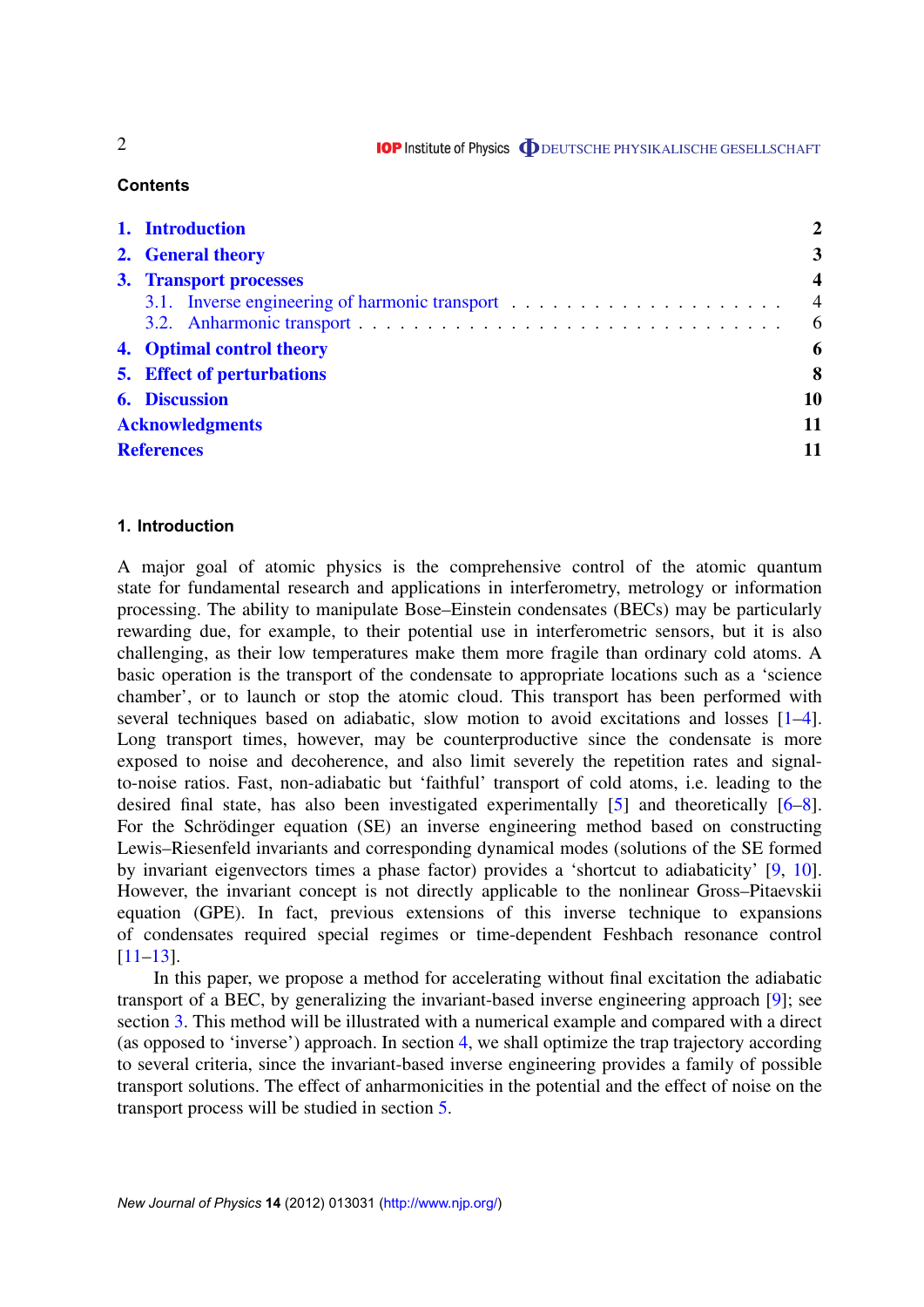#### <span id="page-2-0"></span>**2. General theory**

Our starting point is the GPE for potentials whose Schrödinger (linear) dynamics admit a quadratic invariant in momentum [\[8,](#page-10-0) [14–17\]](#page-10-0),

$$
i\hbar \frac{\partial \psi(\mathbf{q},t)}{\partial t} = \left[ -\frac{\hbar^2}{2m} \nabla_{\mathbf{q}}^2 - \mathbf{F}(t) \cdot \mathbf{q} + \frac{1}{2} m \omega^2(t) |\mathbf{q}|^2 + \frac{1}{\rho^2} U \left( \frac{\mathbf{q} - \mathbf{q}_c}{\rho} \right) + g_D |\psi(\mathbf{q},t)|^2 + f(t) \right] \psi(\mathbf{q},t), \tag{1}
$$

where  $f = f(t)$  is arbitrary,  $\nabla_q^2$  is the Laplacian in Cartesian coordinates for  $D = 1, 2$  or 3 dimensions, *U* is an arbitrary potential function of the argument  $\sigma \equiv (\mathbf{q} - \mathbf{q}_c)/\rho$  and  $\omega(t)$ , the force  $\mathbf{F}(t)$ ,  $\mathbf{q}_c(t)$  and the scaling function  $\rho(t)$  satisfy

$$
\omega_0^2/\rho^3(t) = \ddot{\rho}(t) + \omega^2(t)\rho(t),\tag{2}
$$

$$
\mathbf{F}(t)/m = \ddot{\boldsymbol{q}}_c(t) + \omega^2(t)\boldsymbol{q}_c(t),
$$
\n(3)

where  $\omega_0$  is a constant and the dots represent time derivatives. The physical meaning of  $q_c$ depends on the process type; see [\[8\]](#page-10-0) and further details below. For rigid harmonic transport it becomes a classical trajectory of the center of mass and for anharmonic transport with a compensating force it is the transport function of the trap. The wave function is normalized to one. Without the nonlinear term  $(g_D = 0)$ , it follows from the Lewis–Riesenfeld invariant theory [\[18,](#page-10-0) [19\]](#page-10-0) that the solution can be written as

$$
\psi(\mathbf{q},t) = \rho^{-D/2} e^{\frac{i m}{\hbar \rho} [\dot{\rho}|\mathbf{q}]^2 / 2 + (\dot{q}_c \rho - \dot{q}_c \dot{\rho}) \cdot \mathbf{q}]} \times \exp\left\{-\frac{i}{\hbar} \int_0^t dt' \left[ \frac{m\left(|\dot{q}_c \rho - \dot{q}_c \dot{\rho}|^2 - \omega_0^2 |\dot{q}_c|^2 / \rho^2\right)}{2\rho^2} + f(t')\right] \right\} \phi(\boldsymbol{\sigma},\tau),\tag{4}
$$

where we have introduced a scaled time  $\tau(t) = \int_0^t dt' \rho^{-2}(t')$ , and  $\phi(\sigma, \tau)$  satisfies an SE with a time-independent Hamiltonian.

These results can be generalized partially for the GPE, and the extent of the generalization depends on the process type. Inserting (4) as an ansatz for a time-dependent solution of the GPE,  $\phi(\sigma, \tau)$  must satisfy

$$
i\hbar \frac{\partial \phi}{\partial \tau}(\boldsymbol{\sigma}, \tau) = \left[ -\frac{\hbar^2}{2m} \nabla_{\boldsymbol{\sigma}}^2 + \frac{m\omega_0^2}{2} |\boldsymbol{\sigma}|^2 + U(\boldsymbol{\sigma}) + \rho^{2-D} g_D |\phi(\boldsymbol{\sigma}, \tau)|^2 \right] \phi(\boldsymbol{\sigma}, \tau).
$$
 (5)

Equation (5) is very general and applicable to compressions, expansions or transport driven by harmonic or anharmonic potentials. It is most useful when  $\rho^{2-D}g_D$  does not depend on time, since the physical solution of the time-dependent problem is then mapped, via (4), to the solution of a much simpler stationary equation. This happens in several physically relevant cases, in particular for expansions of BECs when  $D = 2$ , or by tuning  $g<sub>D</sub>$  as a time-dependent coupling to cancel the time dependence of  $\rho^{2-D}$  [\[11\]](#page-10-0). Different time scalings combined with a Thomas–Fermi approximation also lead to a stationary equation [\[11\]](#page-10-0).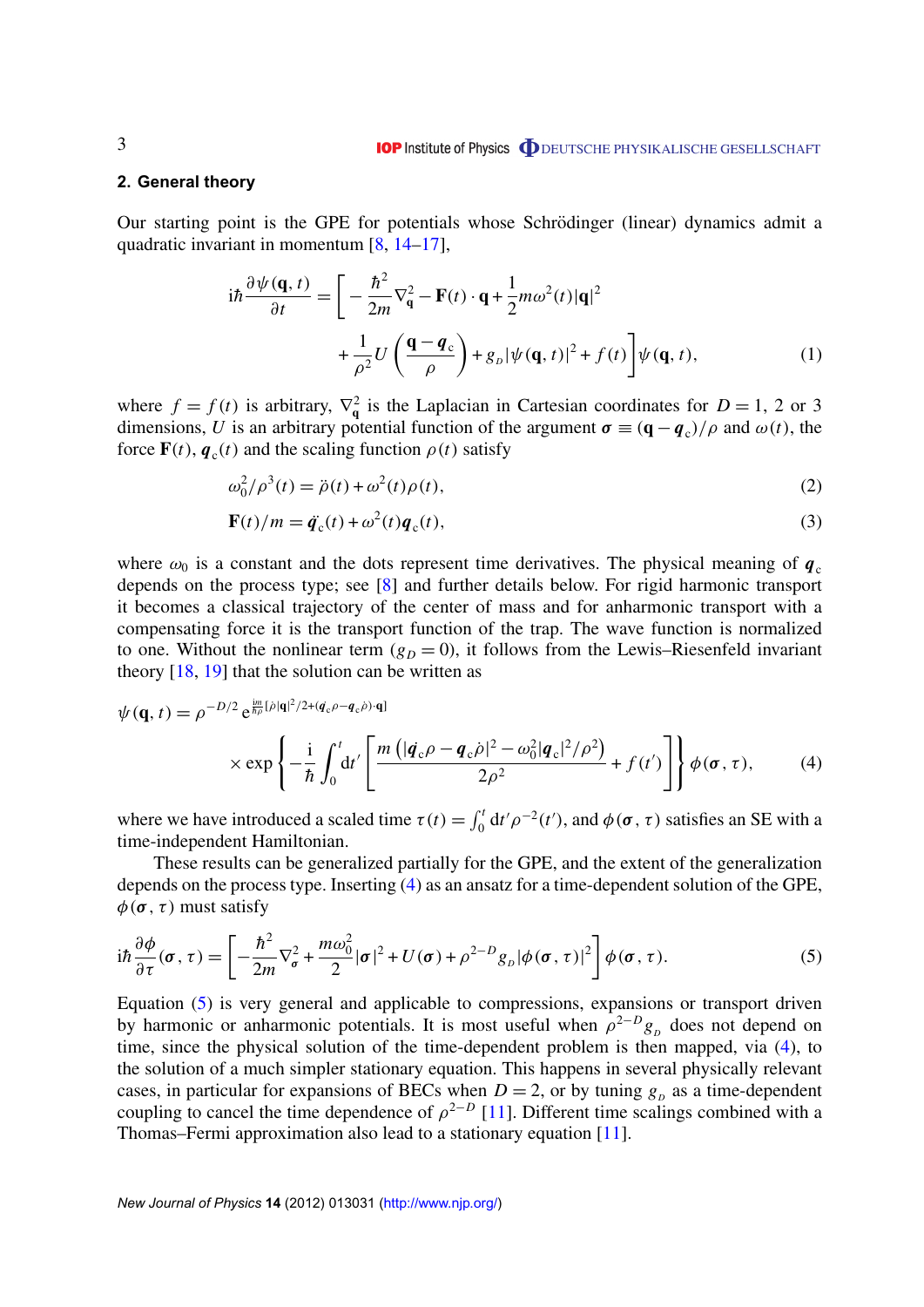#### <span id="page-3-0"></span>**3. Transport processes**

Here we are interested in the simple but very important case  $\rho(t) = 1$ ,  $\forall t$ , associated with transport processes driven by a rigidly displaced harmonic potential. Then  $\tau = t$ ,  $\omega(t) = \omega_0$  and the coefficients of [\(5\)](#page-2-0) are time independent. It is also useful to define  $\phi(\sigma, t) = e^{-i\mu t/\hbar} \chi(\sigma)$ , where  $\mu$  is the chemical potential and  $\chi(\sigma)$  satisfies the stationary GPE

$$
\left[-\frac{\hbar^2}{2m}\nabla_{\sigma}^2 + \frac{m\omega_0^2}{2}|\sigma|^2 + U(\sigma) + g_D|\chi(\sigma)|^2\right]\chi(\sigma) = \mu \chi(\sigma).
$$
 (6)

The solution of the time-dependent GPE equation for a single transport mode with the initial condition  $\psi(\mathbf{q}, 0) = \exp[(i/\hbar) m \dot{q}_c(0) \cdot \mathbf{q}] \chi(\sigma)$ , where  $\chi(\sigma)$  is given by (6), is

$$
\psi(\mathbf{q},t) = \exp\left\{\frac{i}{\hbar} \left(-\mu t + m\dot{\mathbf{q}}_{\mathbf{c}} \cdot \mathbf{q}\right) - \frac{i}{\hbar} \int_0^t dt' \left[\frac{m}{2} (|\dot{\mathbf{q}}_{\mathbf{c}}|^2 - \omega_0^2 |\mathbf{q}_{\mathbf{c}}|^2) + f(t')\right]\right\} \chi(\boldsymbol{\sigma})
$$
(7)

with  $\sigma = \mathbf{q} - \mathbf{q}_c$ . Equation (7) is an exact solution of the GPE as can be checked by direct substitution. It is a fundamental result since this wave function is shape invariant and the only possible excitations associated with such a mode are center of mass oscillations with constant mean field energy. As we are interested in the transport between an initial point and a final point, we restrict the analysis in the following to the one-dimensional (1D) transport scenario between these two points and omit the vector notation.

#### *3.1. Inverse engineering of harmonic transport*

For a 1D, harmonic and horizontal transport of a condensate from 0 to  $d$  in a time  $t_f$ , with zero mean velocity at  $t = 0$  and  $t_f$ ,  $q_c$  (now a scalar function) must be chosen to match the transport mode (7) with the instantaneous eigenstates of the Hamiltonian, including the mean field term, at times  $t = 0$  and  $t = t_f$ .

A concrete example will illustrate how this works. Consider an <sup>87</sup>Rb BEC in the  $F = 2$ ,  $m_f = 2$  ground state constituted by 3000 atoms [\[2\]](#page-10-0). The transport of BECs aided by microchips can use a 'bucket chain' [\[20\]](#page-10-0) or a single harmonic and frequency-stable bucket [\[21\]](#page-10-0). We assume here a single bucket with  $\omega_0 = 2\pi \times 50$  Hz moved from  $q_0(0) = 0$  at time  $t = 0$  to  $q_0(t_f) = d = 1.6$  mm at  $t_f$  along the transport function  $q_0(t)$ . The time-dependent GPE for  $\psi(q, t)$  is now

$$
i\hbar \frac{\partial \psi}{\partial t}(q, t) = \left[ -\frac{\hbar^2}{2m} \nabla_q^2 + \frac{m\omega_0^2}{2}(q - q_0)^2 + g_1 |\psi(q, t)|^2 \right] \psi(q, t), \tag{8}
$$

a particular case of [\(1\)](#page-2-0) with  $\omega(t) = \omega_0$ ,  $U = 0$ ,  $F(t) = m\omega_0^2 q_0(t)$ ,  $f(t) = m\omega_0^2 q_0^2(t)/2$  and  $\rho(t) = 1$ , so [\(2\)](#page-2-0) does not play any role. The 1D version of (7) in this case is

$$
\psi(q,t) = \exp\left\{\frac{i}{\hbar}(-\mu t + m\dot{q}_c q) - \frac{i}{\hbar} \int_0^t dt' \left[\frac{m}{2}(\dot{q}_c^2 - \omega_0^2 (q_c^2 - q_0^2))\right]\right\} \chi(\sigma),\tag{9}
$$

and  $q_c(t)$  has to satisfy

$$
\ddot{q}_c(t) + \omega_0^2 [q_c(t) - q_0(t)] = 0,
$$
\n(10)

the equation for a classical trajectory  $q_c(t)$  in a moving harmonic potential. (Note that for an abrupt shift of the trap, one recovers the scaling for dipole oscillations [\[22\]](#page-10-0).)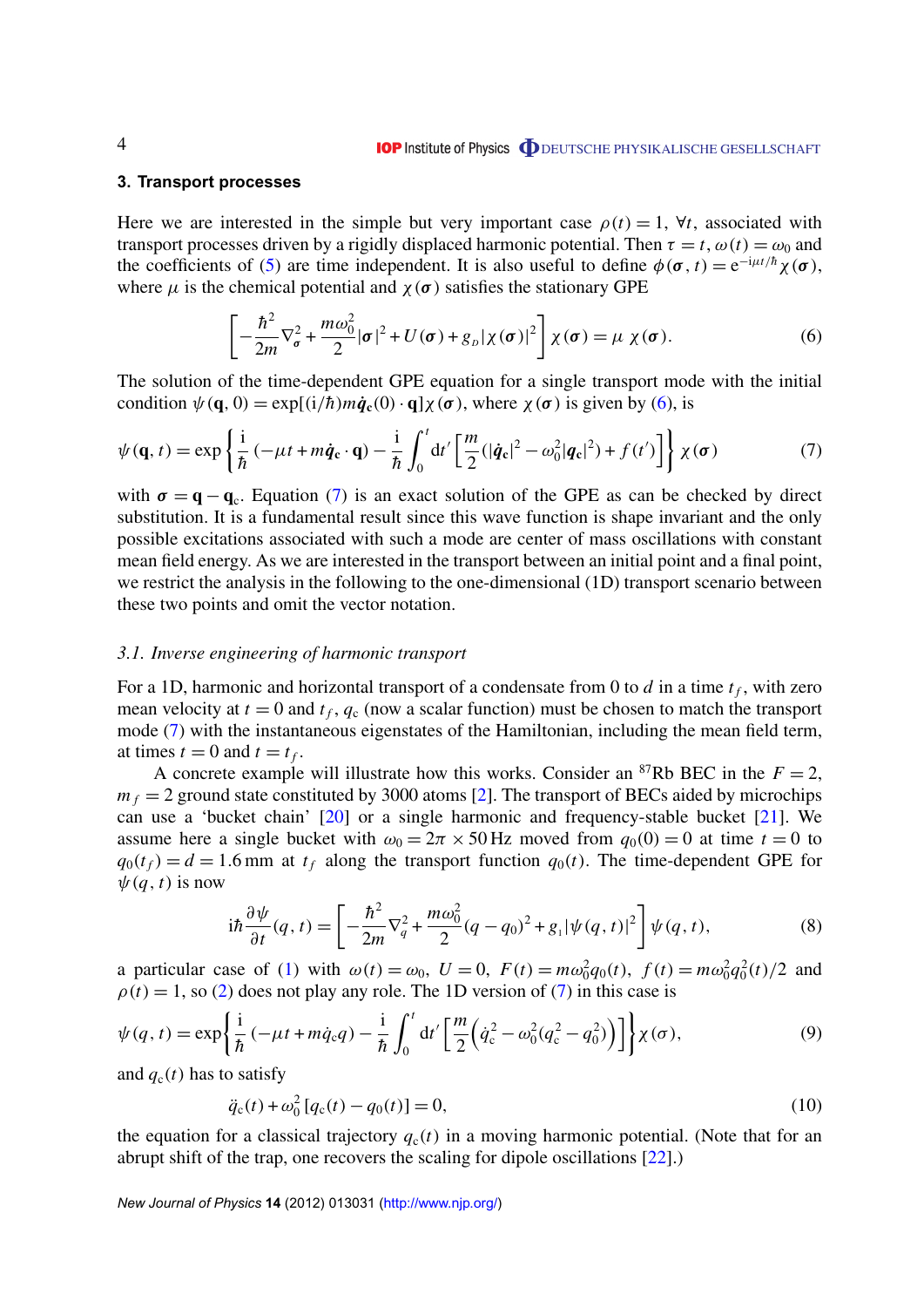#### **IOP** Institute of Physics **ODEUTSCHE PHYSIKALISCHE GESELLSCHAFT**

<span id="page-4-0"></span>If we impose at  $t = 0$  the initial conditions

$$
q_c(0) = \dot{q}_c(0) = \ddot{q}_c(0) = 0,\tag{11}
$$

the transport modes [\(7\)](#page-3-0) become equal to the instantaneous eigenstates of [\(8\)](#page-3-0) at  $t = 0$ .

To solve [\(8\)](#page-3-0) we proceed in two different ways, namely using direct and inverse approaches.

In the direct approach we fix first the evolution of the center of the trap  $q_0(t)$ . In [\[2\]](#page-10-0), for example, see figure 5 there,  $\dot{q}_0(t)$  is increased linearly during a quarter of the transported distance *d*/4, then kept constant for *d*/2 and finally ramped back to zero during the last quarter,

$$
q_0(t) = \begin{cases} \frac{v_{\rm m}^2 t^2}{d}, & 0 < t < \frac{d}{2v_{\rm m}},\\ v_{\rm m}t - \frac{d}{4}, & \frac{d}{2v_{\rm m}} < t < \frac{d}{v_{\rm m}},\\ \frac{v_{\rm m}}{2(d/v_{\rm m} - t_f)}(t - t_f)^2 + d, & \frac{d}{v_{\rm m}} < t < t_f, \end{cases}
$$

where  $v_m = 3d/(2t_f)$  is the maximum trap velocity during the transport compatible with  $q_0(t_f) = d$  in this scheme. Solving [\(10\)](#page-3-0) for the previous  $q_0(t)$  with initial conditions  $q_c(0) =$  $\dot{q}_c(0) = 0$  and imposing continuity on  $q_c(t)$  and  $\dot{q}_c(t)$ , we find that

$$
q_c(t_f) - q_0(t_f) = 9d(1 - 2\cos\varphi)(\sin^2\varphi)/(\omega_0^2 t_f^2),
$$
  
\n
$$
\dot{q}_c(t_f) - \dot{q}_0(t_f) = \frac{9d}{2\omega_0 t_f^2} (\sin\varphi + \sin 2\varphi - \sin 3\varphi),
$$
\n(12)

where  $\varphi = \omega_0 t_f/3$ . The final state of the transported BEC is given by [\(7\)](#page-3-0) and (12). In general, some excitation is produced, except for the discrete set of final times  $t_{f,N} = 3(2N + 1)\pi/\omega_0$ ,  $N = 0, 1, 2, \ldots$ , for which

$$
q_{c}(t_{f}) = d, \quad \dot{q}_{c}(t_{f}) = \ddot{q}_{c}(t_{f}) = 0,
$$
\n(13)

and the transported state matches the eigenstate of the final Hamiltonian. The classically moving center of mass and the trap center stop at *d*,  $\dot{q}_c(t_f) = 0$ ,  $\dot{q}_0(t_f) = 0$ , with zero (classical) energy  $m\dot{q}_c(t_f)^2/2 + m\omega_0^2[d - q_c(t_f)]^2/2 = 0$ . Using this direct approach, the minimal final time which does not produce excitation is  $t_{f,0} = 3\pi/\omega_0$  ( $N = 0$ ). In our example,  $t_{f,0} = 30$  ms. For such short times the transport is not adiabatic.

Thanks to the structure of the solution [\(7\)](#page-3-0), we may apply a generalized inverse engineering method similar to the one for the linear case  $[8, 9, 11]$  $[8, 9, 11]$  $[8, 9, 11]$  $[8, 9, 11]$  $[8, 9, 11]$ . The idea is to design  $q_c(t)$  first and deduce the transport protocol from it. We impose the conditions (11) and (13) at  $t = 0$  and  $t_f$ , and interpolate  $q_c$  with a function, e.g. a polynomial with enough parameters to satisfy all these conditions. Then  $q_0(t)$  is calculated via [\(10\)](#page-3-0). An example is shown in figure [1](#page-5-0) where we have chosen  $t_f = 20 \text{ ms} < t_{f,0}$ . By construction no final excitation is produced, and the final fidelity (overlap between the transported state and the ground state at  $t_f$ ) is one. Contrast this to the direct approach which, for  $t_f = 20$  ms, produces more transient excitation and a final excited state with nearly zero fidelity.

In principle, there is no lower limit to  $t_f$  with the inverse method, but in practice there are some limitations [\[8\]](#page-10-0). Smaller values of  $t_f$  increase the distance from the condensate to the trap center, see (12), and the effect of anharmonicity. There could also be geometrical constraints: for short  $t_f$ ,  $q_0(t)$  could exceed the interval [0, *d*]. For the polynomial ansatz this happens [\[8\]](#page-10-0)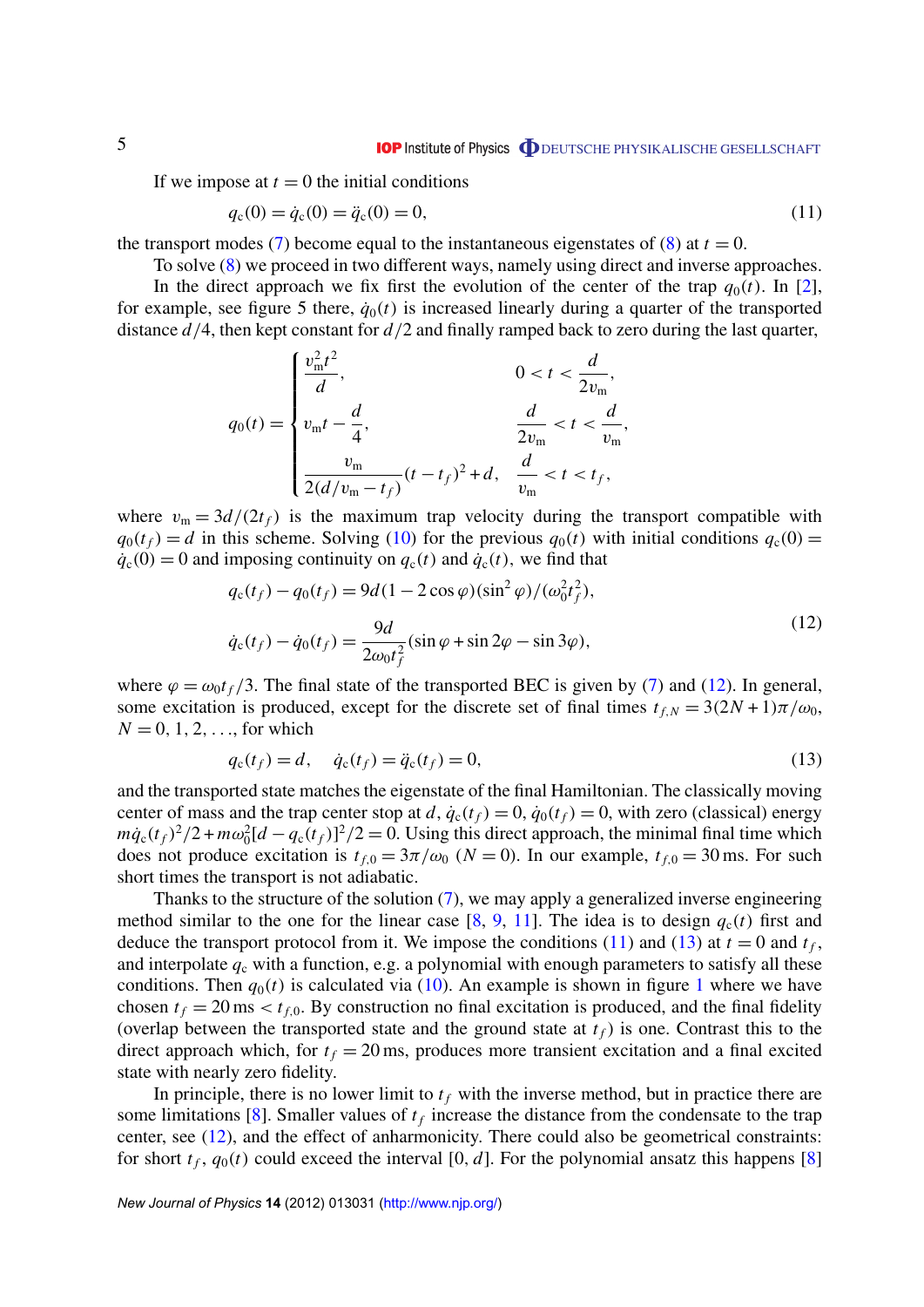<span id="page-5-0"></span>

**Figure 1.** (a) Displacement  $q_c - q_0$  versus time. Blue long-dashed line: direct method; red short-dashed line: inverse method (polynomial). Solid green line: inverse method + OCT. (b) Trap trajectories. Parameter values:  $d = 1.6$  mm,  $t_f = 20$  ms,  $\delta \simeq 0.162$  mm and  $\omega_0 = 2\pi \times 50$  Hz.

at  $t_f = 2.505/\omega_0$ ,  $t_f \approx 8$  ms for the parameters of the example. Optimal control theory (OCT) combined with the inverse method, see below, provides a way of designing trajectories taking these restrictions into account.

#### *3.2. Anharmonic transport*

The inverse method can also be applied to anharmonic transport by means of a compensating force [\[8\]](#page-10-0) which could be implemented by means of a magnetic field gradient [\[23\]](#page-10-0). Let the anharmonic potential be  $U(q)$  at time  $t = 0$  and  $U(q - d)$  at time  $t_f$ . The condensate starts in the ground state of the potential at time  $t = 0$ . We set  $q_0(t) = q_c(t)$ ,  $\omega(t) = \omega_0 = 0$ ,  $f = 0$  and  $F(t) = m\ddot{q}_0(t)$  in [\(1\)](#page-2-0), so the GPE for  $\psi(q, t)$  becomes

$$
i\hbar \frac{\partial \psi}{\partial t}(q, t) = \left[ -\frac{\hbar^2}{2m} \nabla_q^2 - m\ddot{q}_0 q + U(q - q_c) + g_1 |\psi(q, t)|^2 \right] \psi(q, t),
$$

and the auxiliary equations  $(2)$  and  $(3)$  are satisfied trivially. Here we impose

$$
q_0(0) = 0
$$
,  $\dot{q}_0(0) = 0$ ,  $q_0(t_f) = d$ ,  $\dot{q}_0(t_f) = 0$ .

We may optionally impose also  $\ddot{q}_0(t) = 0$  at  $t = 0$  and  $t_f$ . The function that must be interpolated is now  $q_0(t)$ , and again we may consider a polynomial. Note that the exact potential *U* could be unknown because  $q_0(t)$  is independent of *U*. By implementing the compensating force  $m\ddot{q}_0(t)$ , we ensure that the condensate will be in the ground state of the moved trap at final time  $t_f$ .

As an example, let  $t_f = 20$  ms and  $d = 1.6$  mm; then we get for the compensating acceleration  $\ddot{q}_0(t)$  ≤ 23.1 m s<sup>-2</sup> for  $0 \le t \le t_f$ .

#### **4. Optimal control theory**

Given the freedom left by the inverse method, it is natural to combine it with OCT and design the trajectory according to relevant physical criteria [\[24\]](#page-10-0). For harmonic transport, we have imposed the boundary conditions [\(11\)](#page-4-0) and [\(13\)](#page-4-0) at  $t = 0$  and  $t_f$ , but  $q_0(t)$  and the polynomial ansatz for  $q_c(t)$  are quite arbitrary. As an example of the possibilities of OCT, suppose that we wish to limit the deviation of the condensate from the trap center according to  $-\delta \leq q_c - q_0 \leq \delta$ ,  $\delta > 0$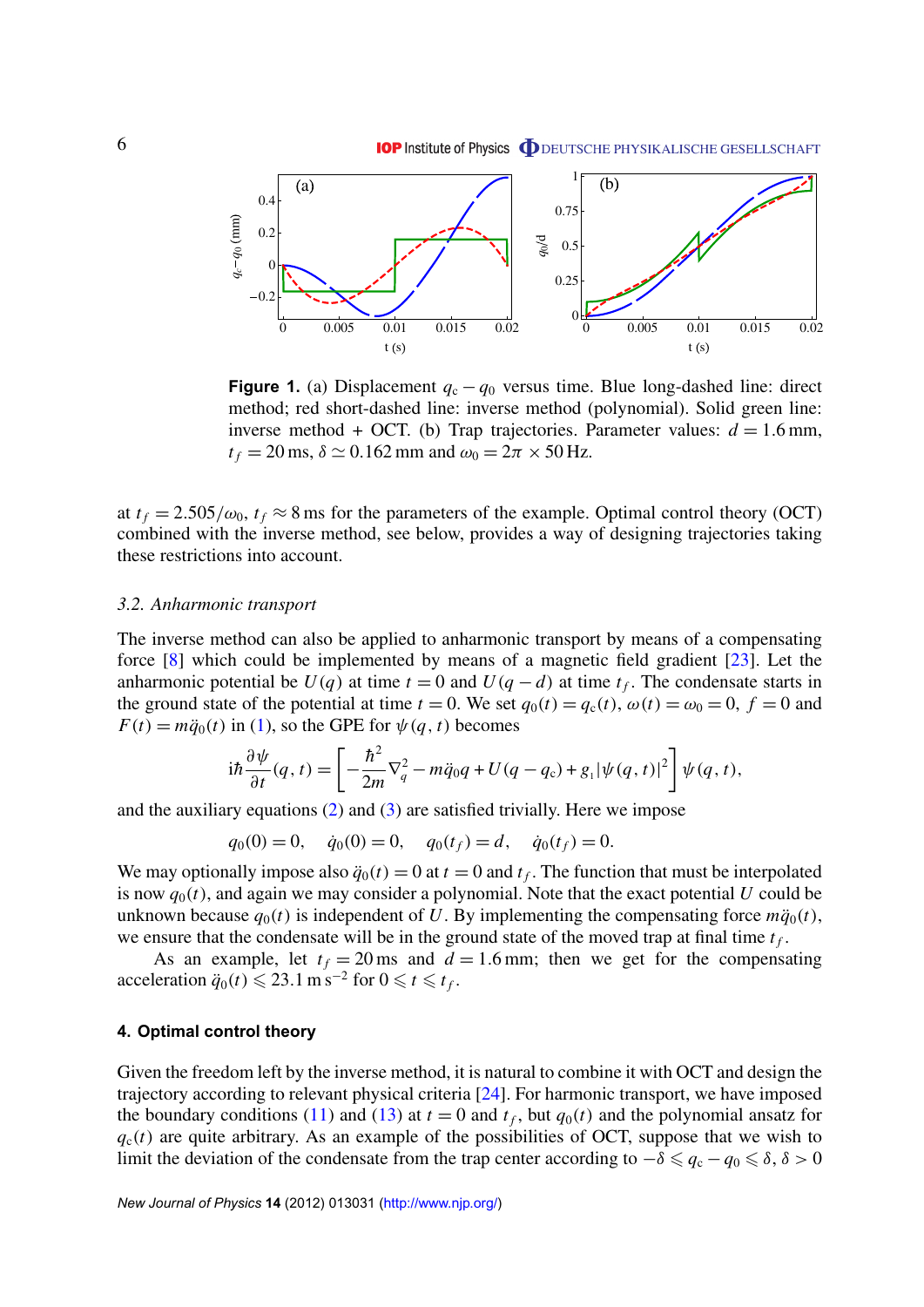and find the minimal time  $t_f$ . The transport process given by  $(7)$ ,  $(11)$  and  $(13)$  can be rewritten as a minimum-time optimal control problem defining the state variables  $x_1(t)$  and  $x_2(t)$  and the control  $u(t)$ ,

$$
x_1 = \alpha, \quad x_2 = \dot{\alpha}, \quad u(t) = \alpha - q_0. \tag{14}
$$

Equation [\(10\)](#page-3-0) is transformed into a system of equations,

$$
\dot{x}_1 = x_2, \quad \dot{x}_2 + \omega_0^2 u = 0. \tag{15}
$$

The OCT problem is to find  $-\delta \leq u(t) \leq \delta$  with  $u(0) = u(t_f) = 0$ ,  $\{x_1(0), x_2(0)\} = \{0, 0\}$  and  ${x_1(t_f), x_2(t_f)} = {d, 0}$  in the minimum final time  $t_f$ . The optimal control Hamiltonian [\[25\]](#page-10-0) is  $H_c = p_1 x_2 - p_2 \omega_0^2 u$ , where  $p_1$  and  $p_2$  are conjugate variables. The Pontryagin maximality principle [\[25\]](#page-10-0) tells us that for  $u(t)$ ,  $\mathbf{x}(t)$  to be time optimal, it is necessary that there exists a non-zero, continuous vector **p**(*t*) such that  $\dot{\mathbf{x}} = \partial H_c/\partial \mathbf{p}$ ,  $\dot{\mathbf{p}} = -\partial H_c/\partial \mathbf{x}$  at any instant, the value of the control maximizes  $H_c$ , and  $H_c(\mathbf{p}(t), \mathbf{x}(t), \mathbf{u}(t)) = c \ge 0$ , with *c* being a constant.

The solution is of bang–bang type [\[26\]](#page-10-0),

$$
u(t) = \begin{cases} 0, & t \le 0, \\ -\delta, & 0 < t < t_1, \\ \delta, & t_1 < t < t_f, \\ 0, & t \ge t_f, \end{cases}
$$

where the initial and final discontinuities are chosen to satisfy the boundary conditions. Solving the system  $(15)$  and imposing continuity on  $x_1$  and  $x_2$ , one finds for the switching and final times

$$
t_1 = t_f/2, t_f = 2(d/\delta)^{1/2}/\omega_0.
$$

The trap trajectory is deduced from  $(14)$ ,

$$
q_0(t) = \begin{cases} 0, & t \leq 0, \\ (1 + \omega_0^2 t^2 / 2)\delta, & 0 < t < t_1, \\ -[\omega_0^2 (t - t_f)^2 / 2 + 1]\delta + d, & t_1 < t < t_f, \\ d, & t \geq t_f. \end{cases}
$$

In figure [1,](#page-5-0) the displacement of the center of mass with respect to the trap center and the trap trajectory is plotted for this optimal trajectory. We have chosen  $\delta \simeq 0.162$  mm so that the minimal final time is  $t_f = 20$  ms as in the previous example.

Another important constraint might be that the center of the physical trap stays inside a given range (e.g. inside the vacuum chamber), i.e. the constraint is then  $q_{\perp} \leq q_0(t) \leq q_{\uparrow}$ . Following the OCT procedure, we finally get

$$
q_0(t) = \begin{cases} 0, & t \leq 0, \\ q_{\uparrow}, & 0 < t < t_1, \\ q_{\downarrow}, & t_1 < t < t_f, \\ d, & t \geq t_f. \end{cases}
$$

where

$$
\omega_0 t_1 = \arccos\left[1 - \frac{q_{\downarrow} d - d^2/2}{q_{\uparrow} (q_{\downarrow} - q_{\uparrow})}\right],
$$
  

$$
\omega_0 t_f = \omega_0 t_1 + \arccos\left[\frac{q_{\downarrow} d - d^2/2 - q_{\downarrow} (q_{\downarrow} - q_{\uparrow})}{(d - q_{\downarrow}) (q_{\downarrow} - q_{\uparrow})}\right].
$$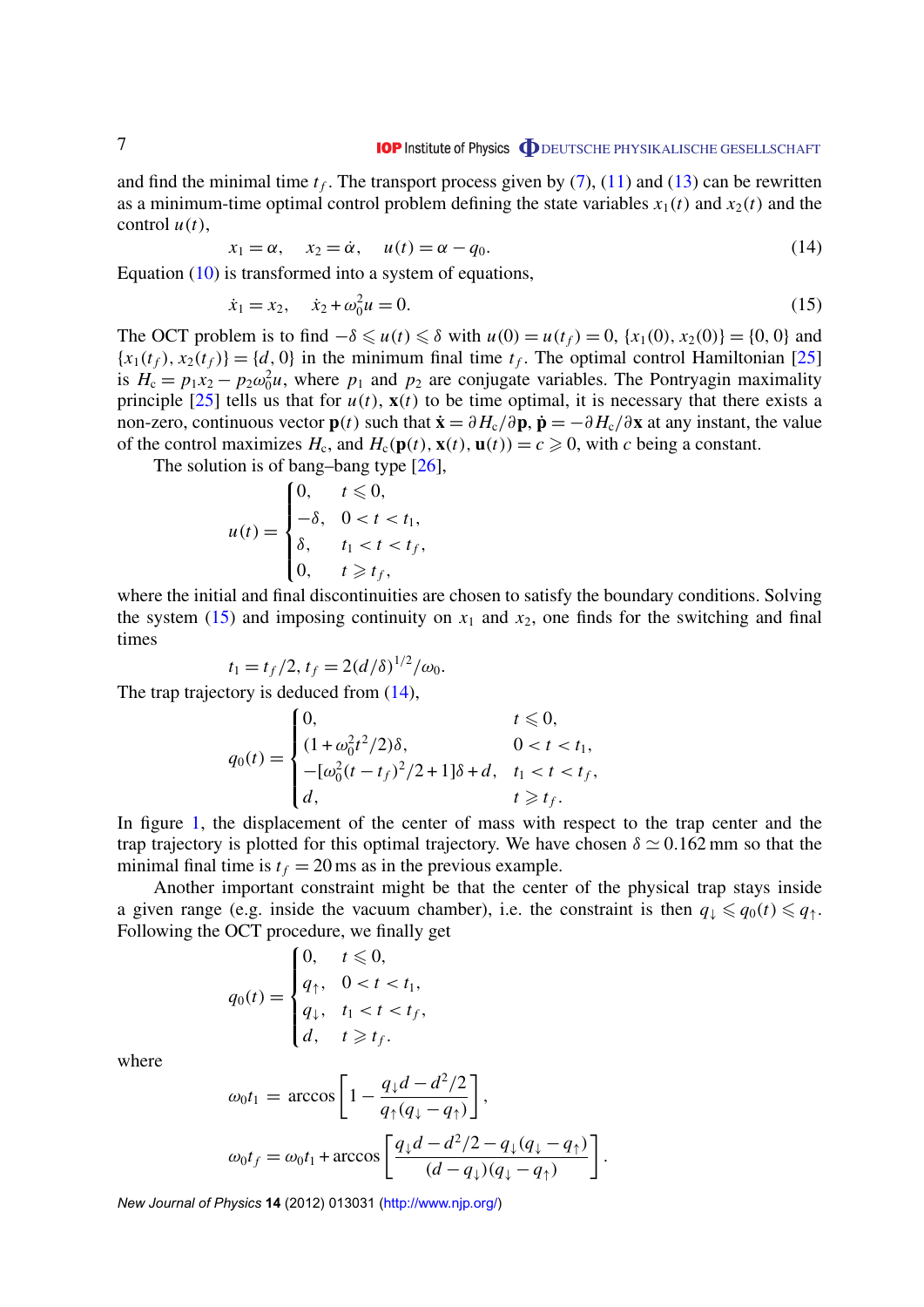<span id="page-7-0"></span>

**Figure 2.** Effect of trap anharmonicity  $\alpha$  on transport. (a) Exact fidelity  $\overline{F}$ (lines)—solving the GPE equation—and approximated fidelity  $\ddot{F}$  (symbols);  $g_1 = 0$  (green dotted lines and circles),  $g_1/\hbar = 0.05$  m s<sup>-1</sup> (red solid lines and triangles) and  $g_1/h = 0.1 \text{ m s}^{-1}$  (blue dashed lines and boxes). (b) Wave function at final time  $t_f$ ;  $g_1 = 0$ ,  $\alpha = 0$  (green thick solid line, scaled by a factor of 4),  $g_1 = 0$ ,  $\alpha d^2 = 0.0512$  (exact result  $\psi$ : green thin dashed line, approximation  $\psi$ : green circles, scaled by a factor of 4),  $g_1/\hbar = 0.1 \text{ m s}^{-1}$ ,  $\alpha = 0$  (blue thin solid line),  $g_1/\hbar = 0.1 \text{ m s}^{-1}$ ,  $\alpha d^2 = 0.0512$  (exact result  $\psi$ : blue dashed line, indistinguishable in the scale of the figure from the approximation  $\tilde{\psi}$ : blue boxes);  $d = 1.6$  mm,  $t_f = 20$  ms and  $\omega_0 = 2\pi \times 50$  Hz.

At the beginning the trap is immediately set at the upper bound  $q<sub>†</sub>$  to accelerate the condensate as much as possible and at time  $t_1$  the trap is moved to the lower bound  $q_{\perp}$  to decelerate the condensate so as to leave the condensate at rest at the final time  $t_f$ .

#### **5. Effect of perturbations**

First we investigate the effect of anharmonicities when the harmonic transport protocol is applied. For a symmetrically perturbed potential

$$
V = \omega_0^2 m [(q - q_0)^2 + \alpha (q - q_0)^4]/2,
$$
\n(16)

the results can be seen in figure  $2(a)$  where we compare approximate results, see below, with exact numerical solutions of the GPE where the wavefunction coincides with the initial wavefunction of the harmonic trap at  $t = 0$  (this is a very good approximation since the anharmonicity only becomes relevant during the transport process). For small anharmonicity  $\alpha$  we still get a very high fidelity  $\bar{F} = |\langle \psi_{\alpha=0}(t_f)|\psi_{\alpha}(t_f)\rangle|$ . In general, the fidelity increases with increasing *g*1, as we shall explain.

We now derive an approximate solution of the time-dependent GPE with the potential in (16). Let us insert the ansatz

$$
\tilde{\psi}(q,t) = \exp\left\{\frac{i}{\hbar}\gamma \left[ q - q_c(t) - \Delta(t), t \right] + \frac{i m}{\hbar} \dot{\Delta}(t) q \right\} \psi \left[ q - \Delta(t), t \right]
$$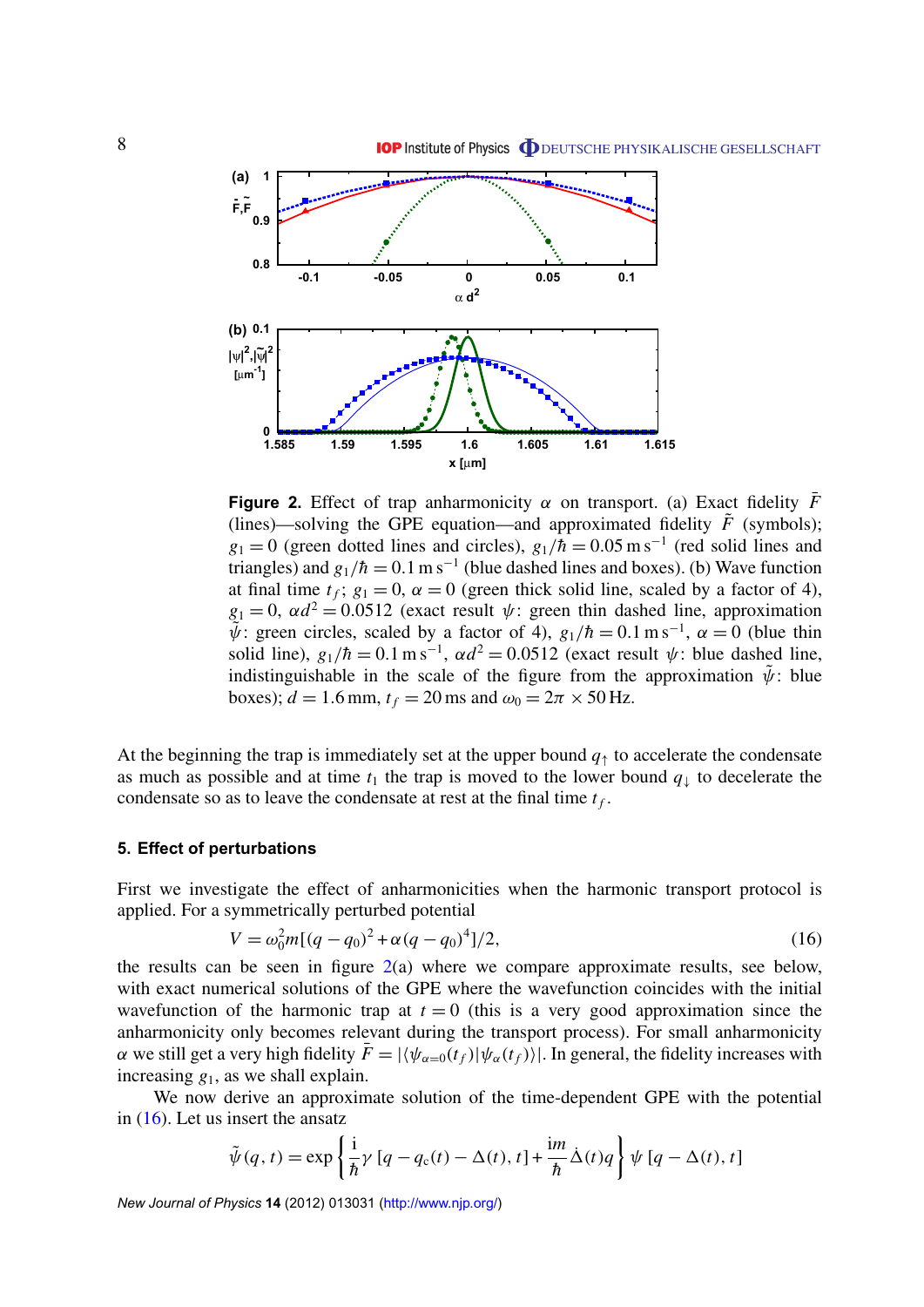<span id="page-8-0"></span>into the GPE, where  $\psi(t, q)$  is the solution with the harmonic potential, i.e.  $\alpha = 0$ , see [\(7\)](#page-3-0). Then we finally get

$$
\frac{\partial \gamma}{\partial t}(y, t) - i \frac{\hbar}{2m} \frac{\partial^2 \gamma}{\partial y^2}(y, t) + \frac{1}{2m} \left[ \frac{\partial \gamma}{\partial y}(y, t) \right]^2 - \frac{i\hbar \frac{\partial \chi}{\partial y}(y)}{m\chi(y)} \frac{\partial \gamma}{\partial y}(y, t) + g_1 |\chi(y)|^2 \left[ 1 - e^{2\text{Im}\gamma(y, t)/\hbar} \right]
$$

$$
= \tilde{\gamma}(t) + y \left[ \frac{6\alpha m \Delta(t)\ddot{q}_c^2(t)}{\omega^2} - 6\alpha m \Delta^2(t)\ddot{q}_c(t) - \frac{2\alpha m \ddot{q}_c^3(t)}{\omega^4} + 2\alpha m \omega^2 \Delta^3(t) + m\ddot{\Delta}(t) + m\omega^2 \Delta(t) \right] + \alpha y^2 [\dots] + \alpha y^3 [\dots] + \alpha y^4 [\dots], \tag{17}
$$

where  $y := q - q_c(t) - \Delta(t)$  and  $\tilde{\gamma}(t)$  is some function that depends only on time. The position expectation value of  $\chi(\sigma)$  is  $\langle \sigma \rangle = 0$  and so the position expectation value of the unperturbed wavefunction  $\psi(q, t)$  is  $q_c(t)$ . Let the position expectation value of the wavefunction with the perturbed potential be  $q_c(t) + \Delta(t)$ . We assume that the perturbed wavefunction is non-zero only for  $q \approx q_c(t) + \Delta(t)$  and therefore we neglect contributions in the previous equation (17) of orders  $\alpha y^2$ ,  $\alpha y^3$ ,  $\alpha y^4$ . If  $\Delta(t)$  is a solution of

$$
\ddot{\Delta}(t) = -2\alpha\omega_0^2 \Delta^3(t) + 6\alpha \ddot{q}_c(t) \Delta^2(t) - \frac{\omega_0^4 + 6\alpha \left[\ddot{q}_c(t)\right]^2}{\omega_0^2} \Delta(t) + \frac{2\alpha \left[\ddot{q}_c(t)\right]^3}{\omega_0^4},
$$

then the right-hand side of (17) does not depend on *y* and therefore  $\gamma(t, y) = \int_0^y dt' \tilde{\gamma}(t') = \gamma(t)$ is an approximate solution of  $(17)$ . So we have the approximate wavefunction for the perturbed potential

$$
\tilde{\psi}(t, q) = \exp\left[\frac{i}{\hbar}\gamma(t) + \frac{i m}{\hbar} \dot{\Delta}(t)q\right] \psi[t, q - \Delta(t)].
$$

The approximate perturbed wavefunction should coincide with the unperturbed initial wavefunction at  $t = 0$ . Therefore we demand the boundary conditions  $\Delta(0) = 0$ ,  $\dot{\Delta}(0) = 0$ . The effect of the anharmonicity at final time  $t_f$  is approximately only a shift  $d_{\text{error}} = \Delta(t_f)$  and this shift is independent of  $g_1$ . The exact-numerical-final perturbed wavefunction  $\psi(t_f, q)$  for different  $g_1$  is shown in figure  $2(b)$  $2(b)$  by lines. It coincides very well with the approximated final wavefunction  $\tilde{\psi}$  indicated by symbols. In figure [2\(](#page-7-0)b), it can also be seen that the width w of the wavefunction increases with increasing  $g_1$ . Because of this, the relative error  $d_{\text{Error}}/w$  is decreasing for increasing  $g_1$  and this explains why the fidelity is increasing with increasing  $g_1$  in figure [2\(](#page-7-0)a). Using  $\tilde{\psi}$ , we can approximate the fidelity. This can be further simplified by neglecting  $\dot{\Delta}(t_f)$ ,

$$
\tilde{F} = \left| \int dq \ \chi^*(q) \chi[q - \Delta(t_f)] \right|.
$$
\n(18)

This is also shown in figure  $2(a)$  $2(a)$  by symbols, and it agrees very well with the exact result.

Finally, we consider the effect of noise in harmonic transport. We assume that the center of the physical trap is randomly perturbed by the shift  $\lambda \zeta(t)$  with respect to  $q_0(t)$ . For the shifted trap center, [\(10\)](#page-3-0) can be solved using the ansatz  $\tilde{q}_c(t) = q_c(t) + \lambda \beta(t)$  so that

$$
\beta(t) = \int_0^{\omega_0 t} d\tau \zeta(\tau) \sin(\omega_0 t - \tau), \quad \dot{\beta}(t) = \omega_0 \int_0^{\omega_0 t} d\tau \zeta(\tau) \cos(\omega_0 t - \tau),
$$

with the solution still given by  $(7)$ . The fidelity at  $t_f$  is

$$
\bar{F}_{\zeta} = \left| \int dq \exp\left[\frac{im}{\hbar} \lambda \dot{\beta}(t_f) q\right] \chi^* [q + \lambda \beta(t_f)] \chi(q) \right|.
$$
 (19)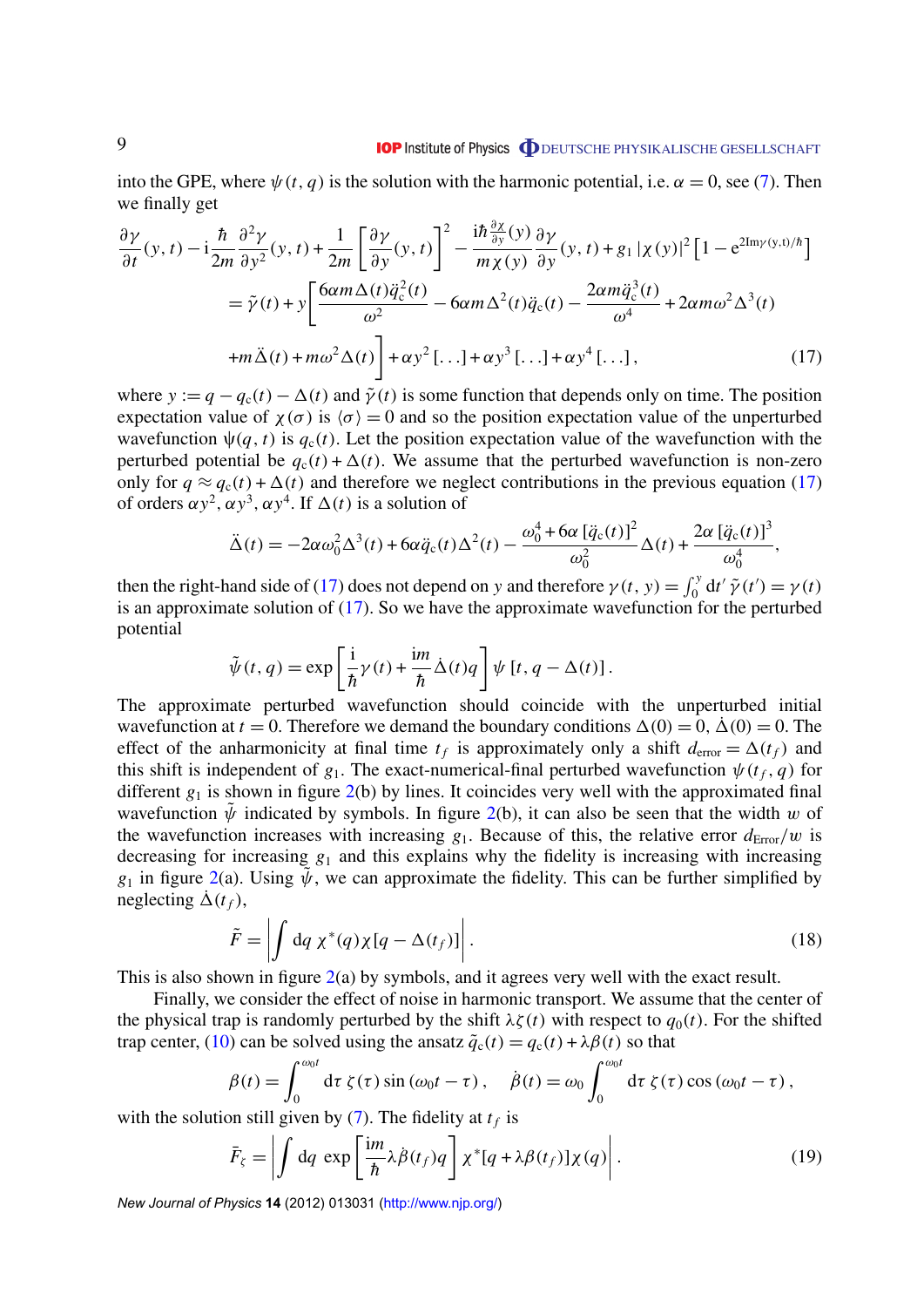<span id="page-9-0"></span>

**Figure 3.** Average fidelity of harmonic transport versus noise intensity  $\lambda$ ; (a)  $t_f$  = 10 ms; (b)  $t_f = 20$  ms. In both cases: the exact result  $\bar{F}$  (lines) and approximation  $\tilde{F}$  (symbols);  $g_1 = 0$  (green dotted lines and circles) and  $g_1/\hbar = 0.05 \text{ m s}^{-1}$ (red solid lines and crosses),  $g_1/\hbar = 0.1 \text{ m s}^{-1}$  (blue dashed lines and boxes).  $\omega_0 = 2\pi \times 50$  Hz.

Quite remarkably, it is independent of *d* and the chosen  $q_c(t)$ . We assume now that  $\zeta(t)$  is white Gaussian noise, and average the fidelity  $\bar{F}_{\zeta}$  over different realizations of  $\zeta(t)$ . This exact result  $\bar{F} = \langle \bar{F}_{\zeta} \rangle$  is shown in figure 3 by lines for three values of  $g_1$  and two final times  $t_f$ . Note that the result is independent of  $d$ . By comparing figures  $3(a)$  and (b), we see that the fidelity increases for shorter times  $t_f$ . This can be heuristically understood because the noise has less time to cause perturbations. Moreover, the fidelity increases for smaller couplings  $g_1$ , unlike the previous results in figure  $2(a)$  $2(a)$ . This is because in the noisy perturbation the phase factor  $exp[\frac{im}{\hbar}\lambda\hat{\beta}(t_f)]$ , in the above formula [\(19\)](#page-8-0) for the fidelity, plays an essential role, while the phase factor is negligible in the anharmonic perturbation, see [\(18\)](#page-8-0). In the noisy perturbation, we may even get a good approximation for the fidelity neglecting the shift  $\lambda \beta(t_f)$  completely,

$$
\tilde{F}_{\zeta} = \left| \int dq \exp \left[ \frac{im}{\hbar} \lambda \dot{\beta}(t_f) q \right] \chi^*(q) \chi(q) \right|.
$$

The average of this approximate fidelity  $\tilde{F} = \langle \tilde{F}_{\zeta} \rangle$  is also shown in figure 3 by symbols and it is a very good approximation for  $g_1 > 0$ . The approximation  $\tilde{F} \approx \bar{F}$  becomes better with increasing  $g_1$  because then the width of the wave function increases and therefore the shift (which is independent of  $g_1$ ) becomes more and more negligible.

### **6. Discussion**

In this work, we have provided efficient transport protocols for BECs and pointed out the effect of several perturbations. Extensions in several directions may be envisioned: the use of OCT combined with inverse engineering techniques provides a powerful approach and we have given two possible examples minimizing the time for a bounded displacement of the condensate from the trap center or for a bounded accessible space, but there may be many other physical